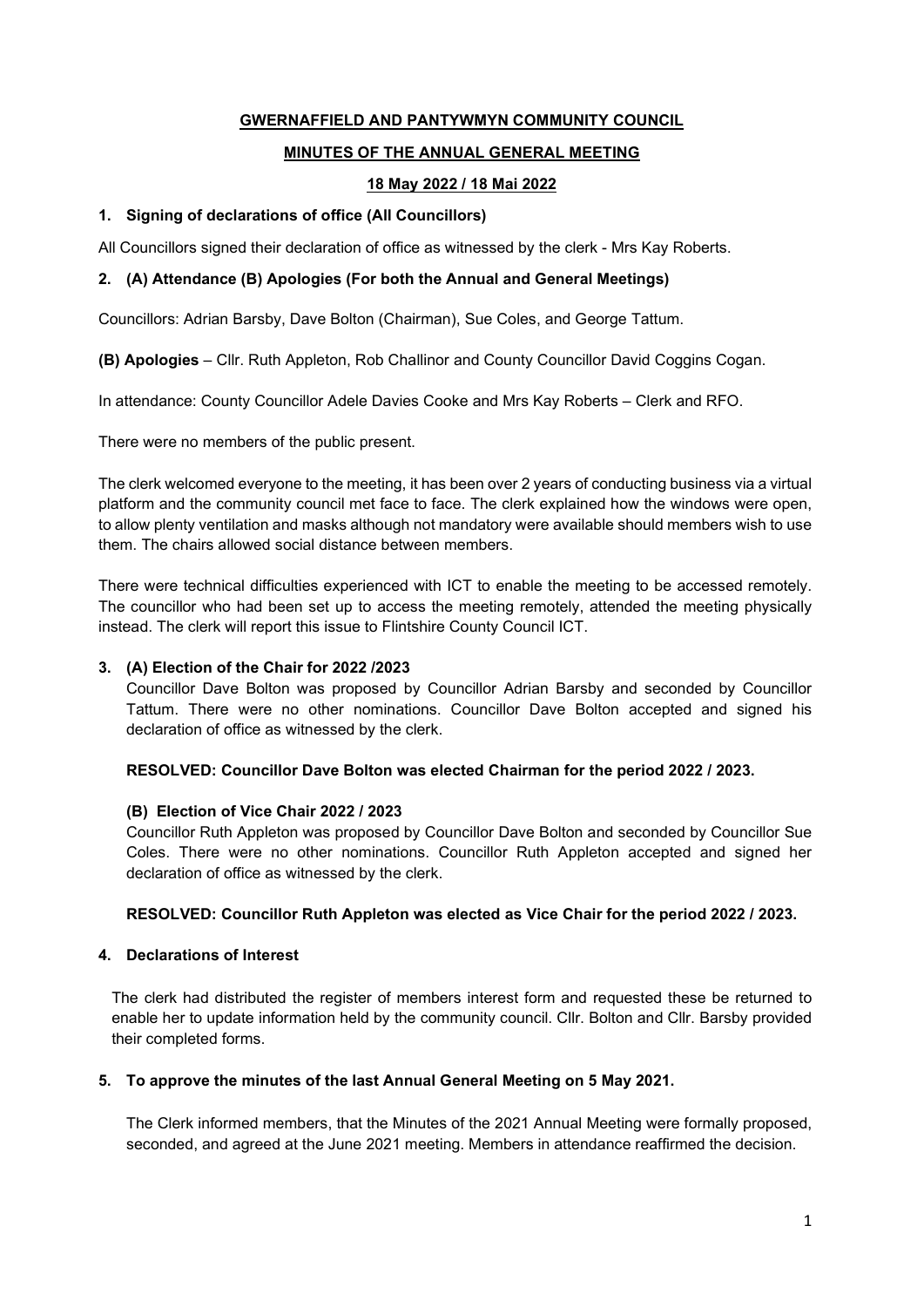### 6. To consider the co-option of vacant councillor seats following the uncontested election.

An expression of interest was received prior to the co-option deadline via Cllr. Tattum for a Mr Arthur Orme for the Gwernaffield ward. A former councillor with a wealth of experience. Members were happy to accept this expression of interest and the clerk will contact Mr Orme and invite him to the next meeting.

The clerk will prepare another more informal vacancy notices to sit alongside the statutory notices for circulation in June for the shop, pub, golf club and Ysgol Y Waun.

### 7. To receive the record of Councillor Attendance 2021 /2022.

The clerk had circulated the record of councillor attendance prior to the meeting. This was accepted as an accurate record by those members present and proposed by Cllr. Coles and seconded by Cllr. Bolton.

### 8. To approve the Chair's allowance and confirm other allowances.

The Chair's allowance of £350 had been set at the Budget Meeting in January 2022 and the clerk would administrate this allowance as per the May schedule of payments.

All members were reminded prior to the meeting of the annual councillor allowance of £150 to affray the cost of office, as listed per the May schedule of payments.

# 9. To receive nominations to serve on committees and outside bodies.

Nominations were discussed for Sub Committees of the community council and the following agreed to date:

### Community Road Safety Sub Committee

# Councillor Bolton, Councillor Barsby, Councillor Challinor, Councillor Coggins Cogan and Councillor Tattum.

As Councillor Coggins Cogan (not in attendance due to a clash of the County commitments) had been recently elected as County Councillor a question was raised, if he could retain his membership of the group given potential County planning meetings - depending on any committee commitments at County level. The clerk was asked to enquire with Flintshire County Councils monitoring officer.

The group would review and submit a revised terms of reference for the June meeting.

### Community Events Committee

### Councillor Appleton and Councillor Coles – other councillors will support individual events.

Councillor Bolton will co-ordinate the Treasure Hunt in June. The group would review and submit a revised terms of reference for the June meeting.

Cllr. Tattum continues to be the Quarry representative and a Governor at Ysgol Pen Coch in Flint.

Cllr. Coles is the Local Education Authority Governor at The Hafod Federation.